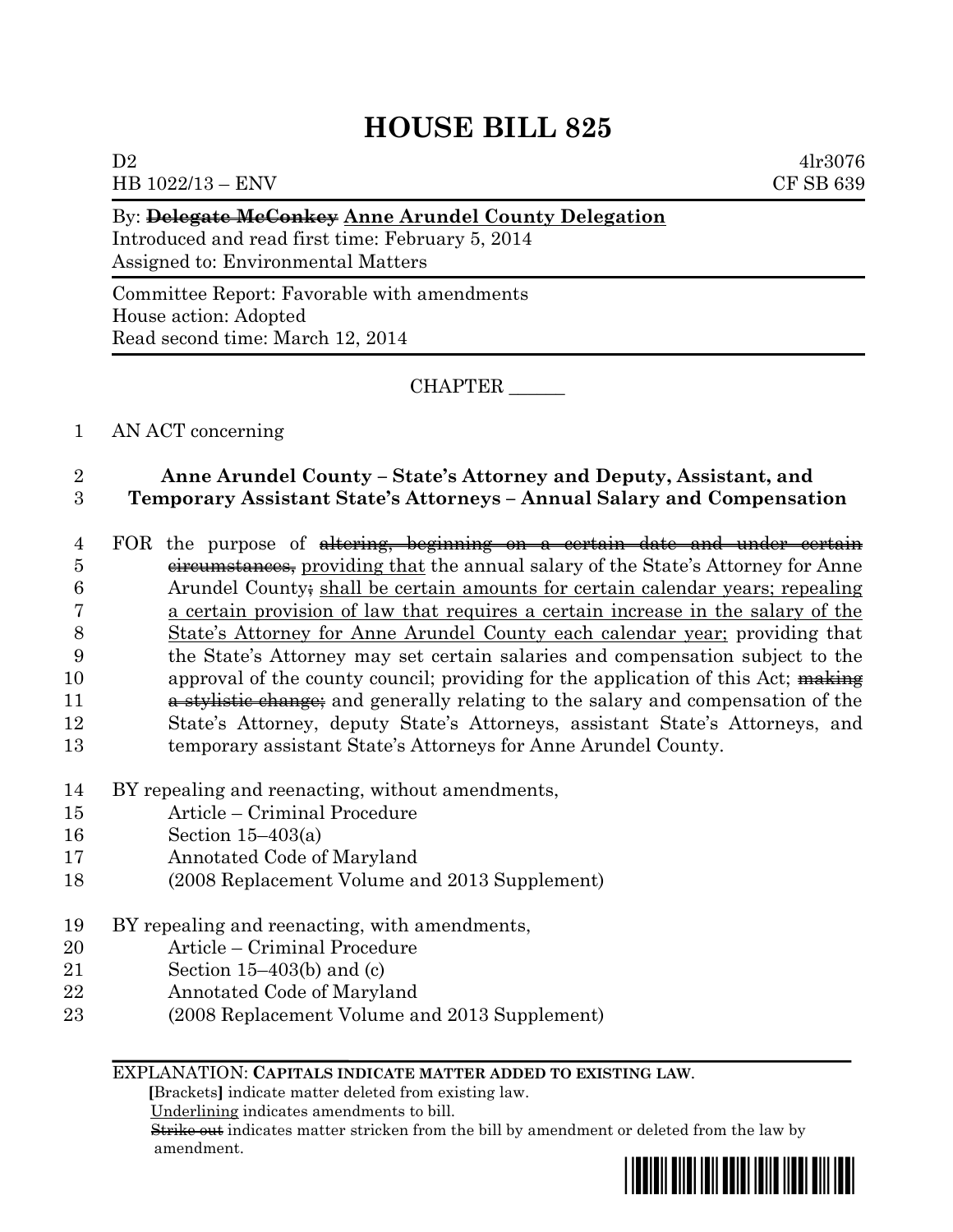## **HOUSE BILL 825**

| $\mathbf{1}$<br>$\overline{2}$ | SECTION 1. BE IT ENACTED BY THE GENERAL ASSEMBLY OF<br>MARYLAND, That the Laws of Maryland read as follows:                                                                                                                                                                                      |
|--------------------------------|--------------------------------------------------------------------------------------------------------------------------------------------------------------------------------------------------------------------------------------------------------------------------------------------------|
| 3                              | <b>Article - Criminal Procedure</b>                                                                                                                                                                                                                                                              |
| 4                              | $15 - 403.$                                                                                                                                                                                                                                                                                      |
| 5                              | This section applies only in Anne Arundel County.<br>(a)                                                                                                                                                                                                                                         |
| 6<br>7                         | [The] BEGINNING ON JANUARY 1, 2015, THE State's Attorney's<br>$\bigoplus$<br>salary[:                                                                                                                                                                                                            |
| 8<br>9                         | for calendar year 2003, is equal to the salary of a circuit court<br>$\bigoplus$<br>judge as of December 31, 2002; and                                                                                                                                                                           |
| 10<br>11<br>12<br>13           | $\left(2\right)$ shall be increased each calendar year [thereafter] by 3% over the<br>salary of the State's Attorney for the previous calendar year, UNLESS THE COUNTY<br>COUNCIL APPROVES AN ALTERNATE ANNUAL AMOUNT BEFORE THE START OF<br><b>EACH TERM OF OFFICE OF THE STATE'S ATTORNEY-</b> |
| 14                             | THE STATE'S ATTORNEY'S SALARY SHALL BE:<br>(B)                                                                                                                                                                                                                                                   |
| 15                             | \$165,551 FOR CALENDAR YEAR 2014; AND<br>(1)                                                                                                                                                                                                                                                     |
| 16<br>17                       | \$175,000 FOR CALENDAR YEAR 2015 AND EACH SUBSEQUENT<br>(2)<br><b>CALENDAR YEAR.</b>                                                                                                                                                                                                             |
| 18                             | The State's Attorney may:<br>(1)<br>(c)                                                                                                                                                                                                                                                          |
| 19                             | appoint two deputy State's Attorneys; and<br>(i)<br>1.                                                                                                                                                                                                                                           |
| 20<br>21<br>22                 | subject to the approval of the county COUNCIL, set<br>2.<br>salaries for the deputy State's Attorneys that may not exceed 90% of the State's<br>Attorney's salary; and                                                                                                                           |
| 23<br>24                       | appoint the number of assistant State's Attorneys as<br>(ii)<br>1.<br>provided by the county; and                                                                                                                                                                                                |
| 25<br>26<br>27                 | subject to approval by the county COUNCIL, set<br>2.<br>salaries for the assistant State's Attorneys that may not exceed 80% of the State's<br>Attorney's salary.                                                                                                                                |
| 28<br>29                       | Subject to approval by the administrative judge of the circuit court,<br>(2)<br>the State's Attorney may:                                                                                                                                                                                        |